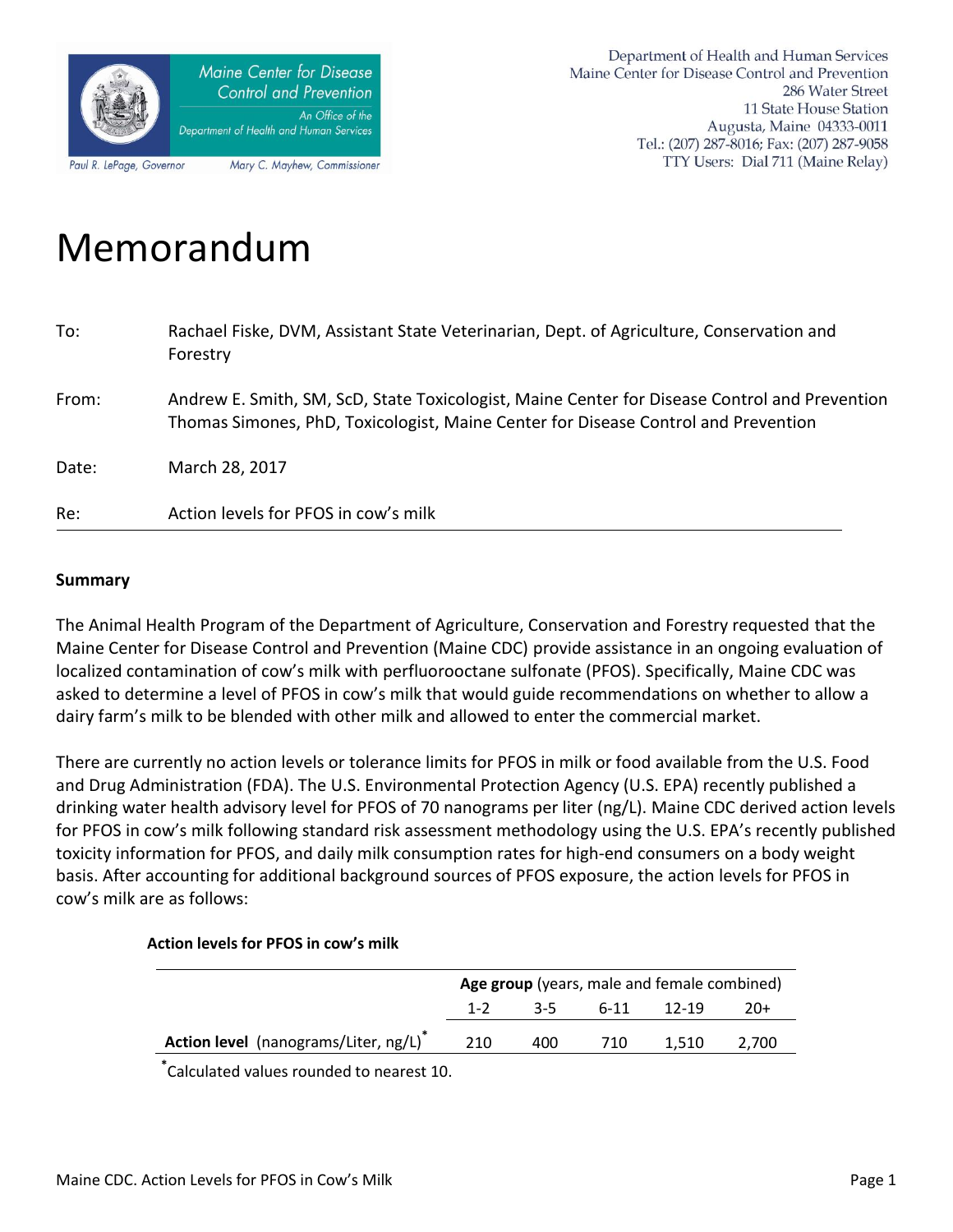These action levels are not legally enforceable standards. Rather, they are intended as guidance to determine whether a dairy farm's milk should be considered adulterated with PFOS, and therefore should neither be sold or delivered for sale in accordance with Title 22 MRS §2155-A, nor blended with uncontaminated milk to obtain PFOS levels less than the action levels as per FDA policy<sup>1</sup>. These action levels are not intended to establish permissible levels of PFOS in cow's milk at the commercial market level.

# **Derivation of action levels for PFOS**

## General method

Action levels for PFOS in cow's milk were derived following standard health risk assessment methods, and calculated using the following equation:

PFOS action level  $(ng/L)$  = Reference dose (ng/kg body weight/day)  $\frac{1}{2}$  and  $\frac{1}{2}$  is the consumption (g/kg body weight/day)  $\times RSC \times CFs$  (Equation 1)

In Equation 1 the reference dose (RfD), a term commonly used by the U.S. EPA, is a toxicity value that represents an estimate of an oral daily dose of a chemical below which there is likely to be minimal risk of any deleterious health effects. Other agencies (e.g., the U.S. Food and Drug Administration (FDA), the European Food Safety Agency) refer to this threshold toxicity value as a tolerable or allowable daily intake. The denominator in Equation 1 is an exposure-related term; in this case, daily milk consumption, often referred to as intake, on a body weight basis. The relative source contribution (RSC) factor is a term which is used to account for other sources of exposure that are unrelated to milk consumption. The RSC factor is used when other exposures to a contaminant are expected and there is a risk management goal to ensure that total estimated exposure does not exceed the reference dose. The CFs term in Equation 1 represents two conversion factors, i.e., one CF of 1000 g/kg to convert ng/g to ng/kg and a second CF of 1.03 kg/L, which is the approximate density of cow's milk, to convert ng/kg to ng/L. Specific values for the RfD, daily milk intake and RSC used in the present analysis, and the basis for their selection, are discussed below.

## Specific inputs

## A. Reference dose

Maine CDC selected a RfD for PFOS of 20 nanograms per kg body weight per day (ng/kg/day)<sup>2</sup>. The U.S. EPA recently developed this PFOS RfD to derive a lifetime health advisory for PFOS in drinking water<sup>3</sup>. The basis for this RfD is a developmental toxicity study in rats where there was an observed decrease in rat pup body weight in pups born to dams exposed to PFOS for six weeks prior to mating and throughout mating, gestation, and lactation (USEPA, 2016). In deriving the PFOS RfD, the U.S. EPA selected a 'no observable adverse effect level' (NOAEL), from this study. The NOAEL is the dose at which there is no corresponding health effect in the animal; in this case, the level at which there was no observed decrease in pup body weight.

 $\overline{\phantom{a}}$  $1$  CPG Sec. 555.200 Adulterated Food Mixed with Good Food:

<https://www.fda.gov/ICECI/ComplianceManuals/CompliancePolicyGuidanceManual/ucm074551.htm>

<sup>&</sup>lt;sup>2</sup> U.S. EPA typically presents RfDs in units of milligrams/kg-body weight/day. 20 ng/kg/day = 0.00002 mg/kg/day.

 $^3$  The U.S. EPA PFOS lifetime health advisory for drinking water is for both PFOS and perfluorooctanoic acid (PFOA). When both chemicals are present in a drinking water source the combined total should not exceed 70 ng/L. If only one of the perfluorinated chemicals is detectable in a drinking water source than its concentration should not exceed 70 ng/L [\(https://www.epa.gov/ground](https://www.epa.gov/ground-water-and-drinking-water/drinking-water-health-advisories-pfoa-and-pfos)[water-and-drinking-water/drinking-water-health-advisories-pfoa-and-pfos\)](https://www.epa.gov/ground-water-and-drinking-water/drinking-water-health-advisories-pfoa-and-pfos).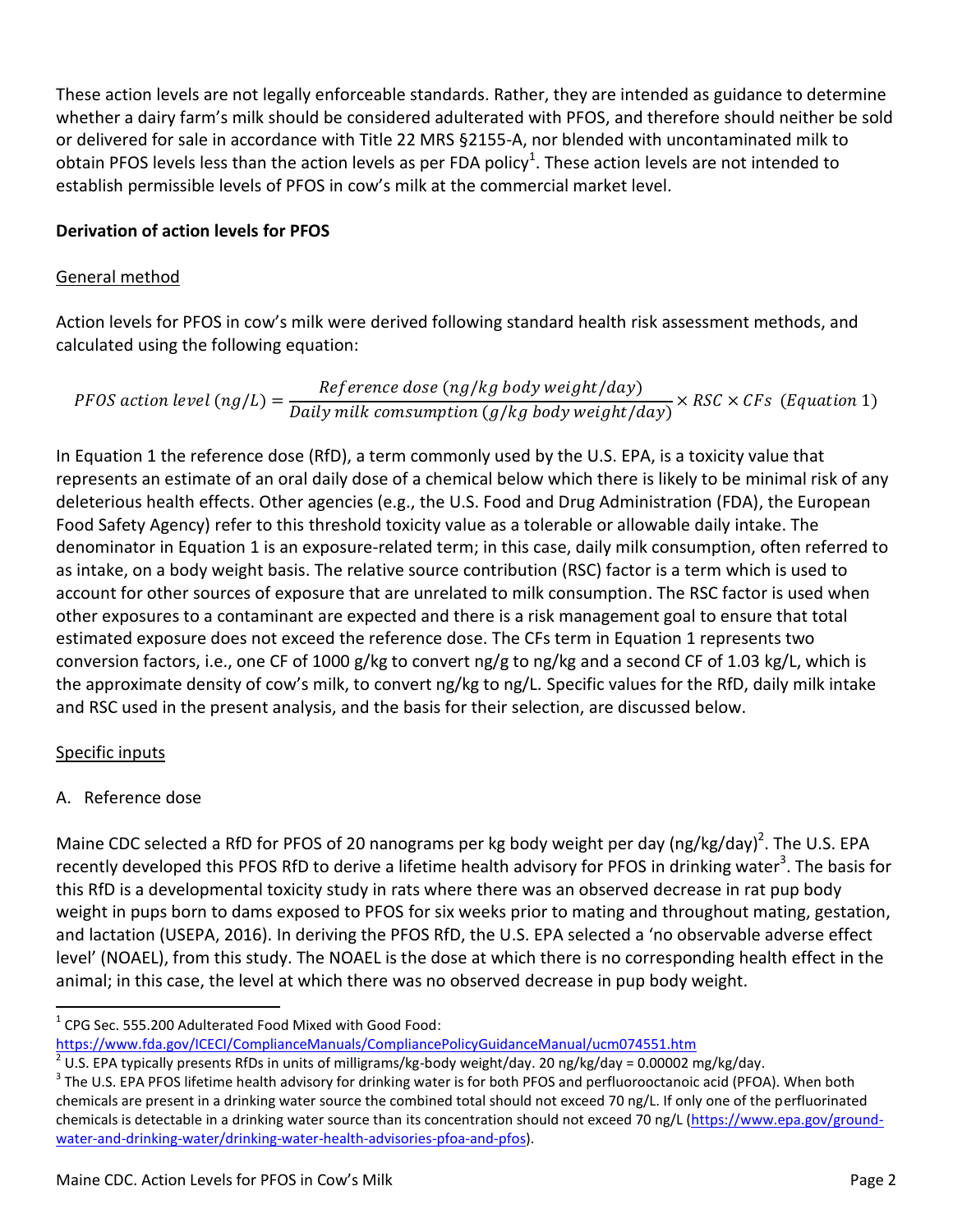The U.S. EPA utilized a pharmacokinetic model to calculate an average PFOS serum level in the rat dams at the corresponding NOAEL (USEPA, 2016). The average serum level in rats at the NOAEL was translated to an oral human equivalent dose based on steady state clearance calculated from a PFOS-specific volume of distribution and a human half-life for PFOS (USEPA, 2016). The U.S. EPA then applied a 10-fold uncertainty factor for intraspecies variability, to account for any human populations that may be more sensitive to PFOS exposure, and a 3-fold uncertainty factor for extrapolating from animals to humans. Use of these uncertainty factors is a standard risk assessment practice when extrapolating laboratory animal data to human populations. Applying the 30-fold cumulative uncertainty factor to the human equivalent dose resulted in a 20 ng/kg/day RfD.

As the 20 ng/kg/day RfD for PFOS is derived from a developmental endpoint based on exposure to pregnant and lactating animals, there is uncertainty regarding the use of this developmental toxicity value to derive action levels for other populations (e.g., young children or adults). However, the U.S. EPA derived a candidate RfD from a 14-week exposure study in adult male rats based on changes in liver and kidney function. This subchronic adult exposure RfD was 40 ng/kg/day, which is only 2-fold higher than the selected RfD based on developmental effects and is well within the uncertainty surrounding an estimated RfD. The U.S. Agency for Toxic Substances and Disease Registry (ATSDR) has developed an intermediate Minimal Risk Level (MRL), which is the same type of toxicity value as a subchronic RfD, for PFOS of 30 ng/kg/day based on liver effects in adult cynomolgus monkeys exposed to PFOS for 26 weeks (ATSDR, 2015). The ATSDR intermediate MRL has only been published for public comment and to date has not been finalized (ATSDR, 2015). While the use of the developmental RfD may be slightly conservative for assessing non-fetal/infant exposures, it is of similar magnitude to an RfD based on liver effects in adult animals following subchronic exposure (USEPA, 2016 and ATSDR, 2015).

## B. Milk intake

 $\overline{\phantom{a}}$ 

Maine CDC calculated values for daily milk intake on a body weight basis using fluid milk consumption and body weight data from U.S. Centers for Disease Control and Prevention's (U.S. CDC) National Health and Nutrition Examination Survey (NHANES) and the U.S. Department of Agriculture (USDA) Food Patterns Equivalents Database (FPED) (USCDC, 2017a and USDA, 2016a). NHANES is a nationally representative sampling of the population of the United States, and provides food consumption data collected using 2 day, 24-hour recall surveys. NHANES also provides demographic and body measures data including age, gender, and body weight for individuals that participated in the dietary recall surveys. The USDA's FPED provides the daily amount of various foods, including fluid milk consumed, for each individual participating in the NHANES dietary recall surveys.

NHANES 2009-2010 and 2011-2012 demographic and body measures data were combined with corresponding 2009-2010 and 2011-2012 FPED individual food consumption data and used to derive age group-specific mean and 90<sup>th</sup> percentile fluid milk intake per kg body weight<sup>4</sup>. Fluid milk intake was calculated for individual's that reported consuming milk on either day 1 or day 2 or both days of the dietary recall survey. Milk intake was

- <https://wwwn.cdc.gov/nchs/nhanes/search/datapage.aspx?Component=Demographics&CycleBeginYear=2009> <https://wwwn.cdc.gov/nchs/nhanes/search/datapage.aspx?Component=Examination&CycleBeginYear=2009> <https://wwwn.cdc.gov/nchs/nhanes/search/datapage.aspx?Component=Demographics&CycleBeginYear=2011> <https://wwwn.cdc.gov/nchs/nhanes/search/datapage.aspx?Component=Examination&CycleBeginYear=2011> USDA FPED 2009-2010 and 2011-2012 datasets:
- [https://www.ars.usda.gov/northeast-area/beltsville-md/beltsville-human-nutrition-research-center/food-surveys-research](https://www.ars.usda.gov/northeast-area/beltsville-md/beltsville-human-nutrition-research-center/food-surveys-research-group/docs/fped-databases/)[group/docs/fped-databases/](https://www.ars.usda.gov/northeast-area/beltsville-md/beltsville-human-nutrition-research-center/food-surveys-research-group/docs/fped-databases/)

 $4$  NHANES 2009-2010 and 2011-2012 datasets: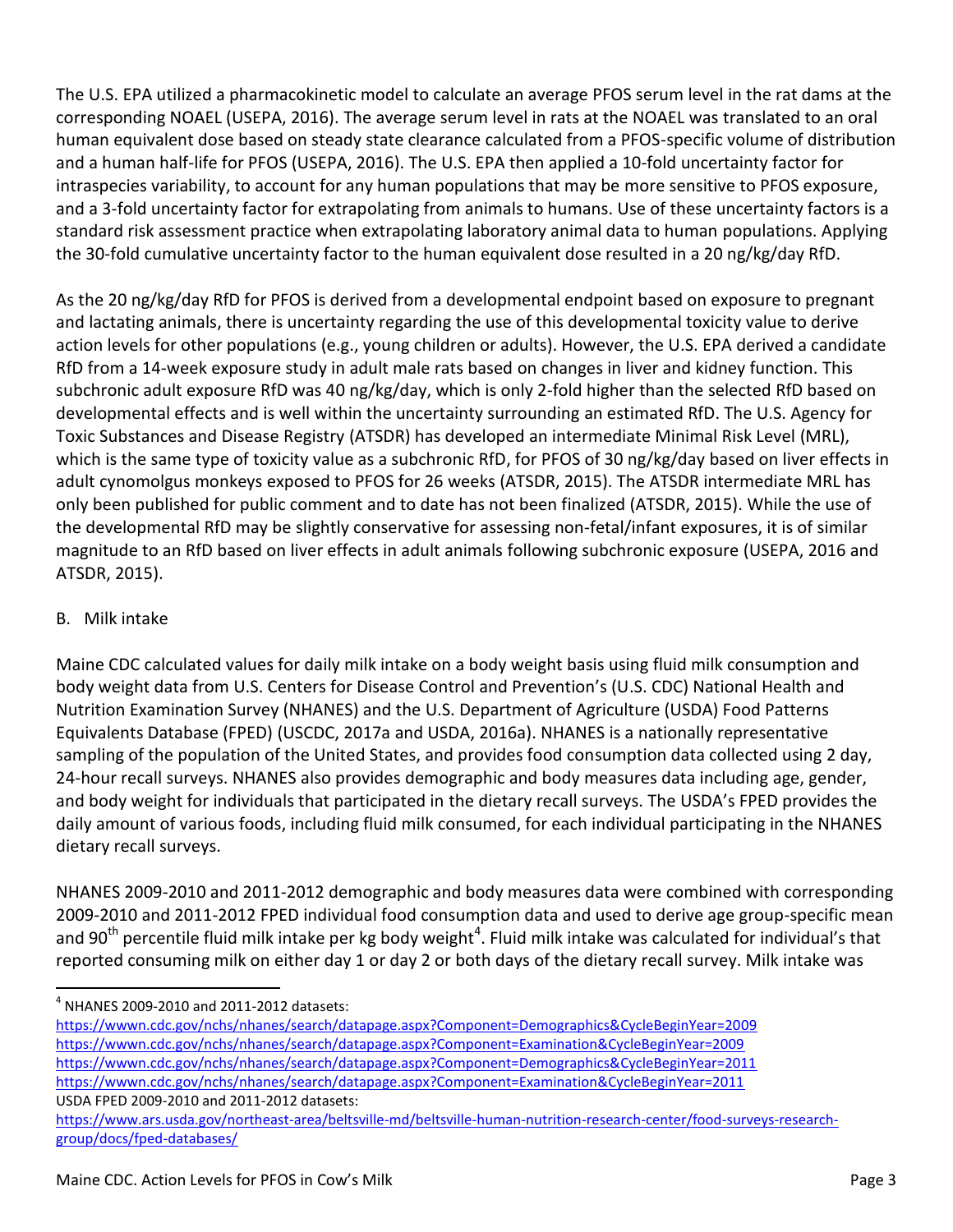averaged over the two days and divided by the participant's body weight to derive a daily milk intake on a body weight basis. Total fluid milk intake in the FPED is presented as cup equivalents per day, which was converted to grams/day with one cup of fluid milk equal to 244 grams (USDA, 2016b). Mean and 90<sup>th</sup> percentile fluid milk intakes (grams of fluid milk/kg body weight/day) were calculated for age groups with similar intakes (Table  $1)^5$ .

Maine CDC used the 90<sup>th</sup> percentile consumer-only milk consumption rate to represent daily milk intake for a high-end milk consumer. Using a 90<sup>th</sup> or 95<sup>th</sup> percentile for an exposure scenario is a common practice in human health risk assessment. For example, for the PFOS/PFOA drinking water health advisory, the U.S. EPA used the 90<sup>th</sup> percentile consumer-only estimate for water ingestion on a body weight basis for lactating women (USEPA, 2016). The FDA typically uses the 90<sup>th</sup> percentile of a daily intake to represent a high-end consumer (FDA, 2006).

| Age group |             | Mean                      | 90 <sup>th</sup> Percentile |
|-----------|-------------|---------------------------|-----------------------------|
| (years)   | Sample size | (95% confidence interval) | (95% confidence interval)   |
| $1 - 2$   | 872         | 40.3 (37.5-43.0)          | 76.7 (69.6-83.7)            |
| $3 - 5$   | 969         | 21.4 (19.8-22.9)          | 41.1 (34.8-47.3)            |
| $6 - 11$  | 1,972       | 11.8 (11.0-12.6)          | 23.1 (21.4-24.8)            |
| 12-19     | 2,012       | $4.9(4.4-5.4)$            | 10.9 (9.0-12.8)             |
| $20+$     | 8,741       | $2.7$ $(2.6-2.8)$         | $6.1$ (5.8-6.4)             |

Table 1. Consumer-only mean and  $90<sup>th</sup>$  percentile daily fluid milk intakes in grams/kg bw/day.

# C. Relative source contribution

The purpose of the RSC factor is to account for additional sources of PFOS, aside from milk, to help ensure that the daily dose of PFOS from all sources combined does not exceed the RfD. It is clear from U.S. CDC biomonitoring programs that exposure to PFOS is ubiquitous, as it is present in the blood of most of the individuals tested in recent samplings of Americans 12 years and older (USCDC, 2017b). The presence of PFOS in the general U.S. population is the result of exposures from multiple sources, including dietary sources other than milk, house dust, drinking water, and indoor and outdoor air (Egeghy and Lorber, 2011; Gebbnik et al., 2015; Tittlemier et al., 2007; Trudel et al., 2008; USEPA, 2016). Serum PFOS levels may also reflect the contribution of exposure to PFOS precursors that have undergone *in vivo* biotransformation (Gebbnik et al., 2015 and Vestergren et al., 2008). Studies have estimated daily PFOS intake based on the amount of PFOS found in various dietary items and environmental media, and individual diet- and media-specific consumption rates. From these studies, the largest contributor to overall PFOS exposure seems to be the diet for adults, and diet and house dust for young children (Egeghy and Lorber, 2011; Tittlemier et al., 2007; Trudel et al., 2008). However, the magnitude and relative contribution of these daily intake estimates from various sources, such as diet, indoor dust or drinking water, are uncertain, and may not be entirely representative of exposures for the general U.S. population.

Rather than estimate intake from individual exposures sources, several research groups have applied a onecompartment pharmacokinetic model to back-calculate a daily intake based on blood PFOS levels from a general population (Egeghy and Lorber, 2011; Thompson et al., 2010; Trudel et al., 2008). U.S. EPA has

 $\overline{\phantom{a}}$ 

 $<sup>5</sup>$  Mean and percentile distribution estimates for fluid milk intake were calculated following NHANES analytic guidelines</sup> [\(https://www.cdc.gov/nchs/data/series/sr\\_02/sr02\\_161.pdf\)](https://www.cdc.gov/nchs/data/series/sr_02/sr02_161.pdf).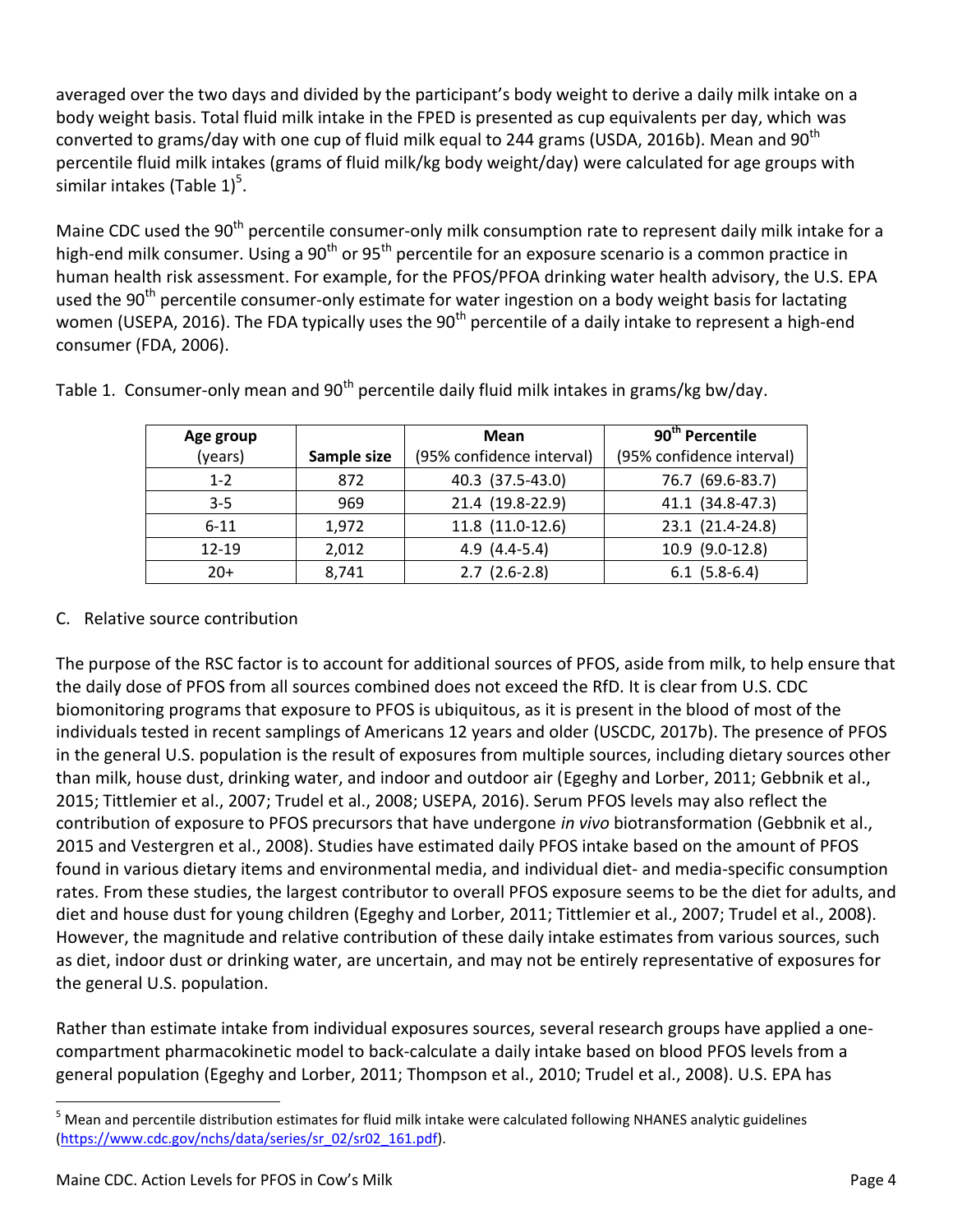described this approach of using pharmacokinetic modeling to infer total dose from measured contaminant levels in tissues or body fluids as backward, or reconstructive, analysis (USEPA, 2013). Egeghy and Lorber (2011) utilized serum PFOS data from U.S. CDC NHANES biomonitoring efforts, which are nationally representative samplings of the U.S. population, with a one-compartment pharmacokinetic model to derive an overall daily PFOS intake. Using the geometric mean serum PFOS level for all individuals >12 years, from 2003- 2004 NHANES samplings, Egeghy and Lorber (2011) estimated a daily PFOS intake for adults ranging from 1.6 to 24.2 ng/kg/day<sup>6</sup>. This range in estimated intake is the result of using low and high bounds for the volume of distribution parameter in the pharmacokinetic model, with the lower volume of distribution (200 mL/kg) producing an estimated intake that was similar to the total intake calculated from food, water, and dust exposure estimates for adults (Egeghy and Lorber, 2011). This method - using nationally representative serum PFOS data - has the advantage of estimating a daily PFOS intake by integrating all potential sources, which better represents overall PFOS exposure for the general U.S. population. Considering this daily intake to represent general background PFOS exposure, the remaining dose which could be allocated to other sources such as cow's milk can be calculated by subtracting the background exposure from the 20 ng/kg/day PFOS RfD. The RSC can then be derived by dividing the remaining dose by the PFOS RfD.

To derive a RSC using a background exposure estimate from serum PFOS levels, Maine CDC utilized the onecompartment pharmacokinetic model as presented in Egeghy and Lorber (2011) (Equation 2). The U.S. CDC recently updated their national biomonitoring data to include 2013-2014 NHANES sampling years. As it is U.S. EPA guidance to use central tendencies for RSC intake estimates, the geometric mean serum PFOS level for individuals 20 years and older (5.22 ng/mL) from 2013-2014 NHANES survey years was selected to represent the central tendency PFOS serum level in adults<sup>7</sup> (USEPA, 2000). For the volume of distribution and elimination rate parameters, values as described in the U.S. EPA's drinking water health advisory for PFOS were selected (USEPA, 2016). In deriving a PFOS RfD, U.S. EPA converted serum levels in animals to oral equivalent doses in humans assuming a linear steady state clearance calculated as volume of distribution (230 ml/kg-body weight) times the PFOS elimination rate (0.00035 days<sup>-1</sup>) (USEPA, 2016).

Background exposure  $(ng/kg/day) = CP \times kP \times Vd$  (Equation 2)

Where:  $\mathit{CP}$  = PFOS serum concentration (5.22 ng/mL)  $kP$  = first-order elimination rate (0.00035 day<sup>-1</sup>)  $Vd$  = volume of distribution (230 mL/kg-body weight)

The calculated background PFOS exposure for adults based on a recent nationally representative PFOS serum level is 0.42 ng/kg/day. For children, especially young children, this estimated background exposure for adults may underestimate a child's daily background exposure. However, U.S. CDC biomonitoring does not provide serum PFOS levels for individuals less than 12 years old. Thus, a background exposure estimate specific to children <12 years old cannot be directly calculated using this method. The Egeghy and Lorber (2011) study estimated that total intake per body weight from food, dust, and water for a typical 2-year-old child was approximately twice that of the total intake for adults. Doubling the adult background exposure of 0.42

l

 $^6$  The geometric mean PFOS serum level for all individuals >12 years for 2003-2004 NHANES samplings was 20.7 ng/mL.  $^7$  For the 2013/2014 sampling years, the U.S. CDC quantified branched and linear PFOS isomers present in serum samples. They provided a summed value for all PFOS isomers to represent total PFOS serum levels. The value for the summed PFOS isomers was used in the RSC calculations as it is the equivalent measure to previous surveys years (USCDC, 2017b).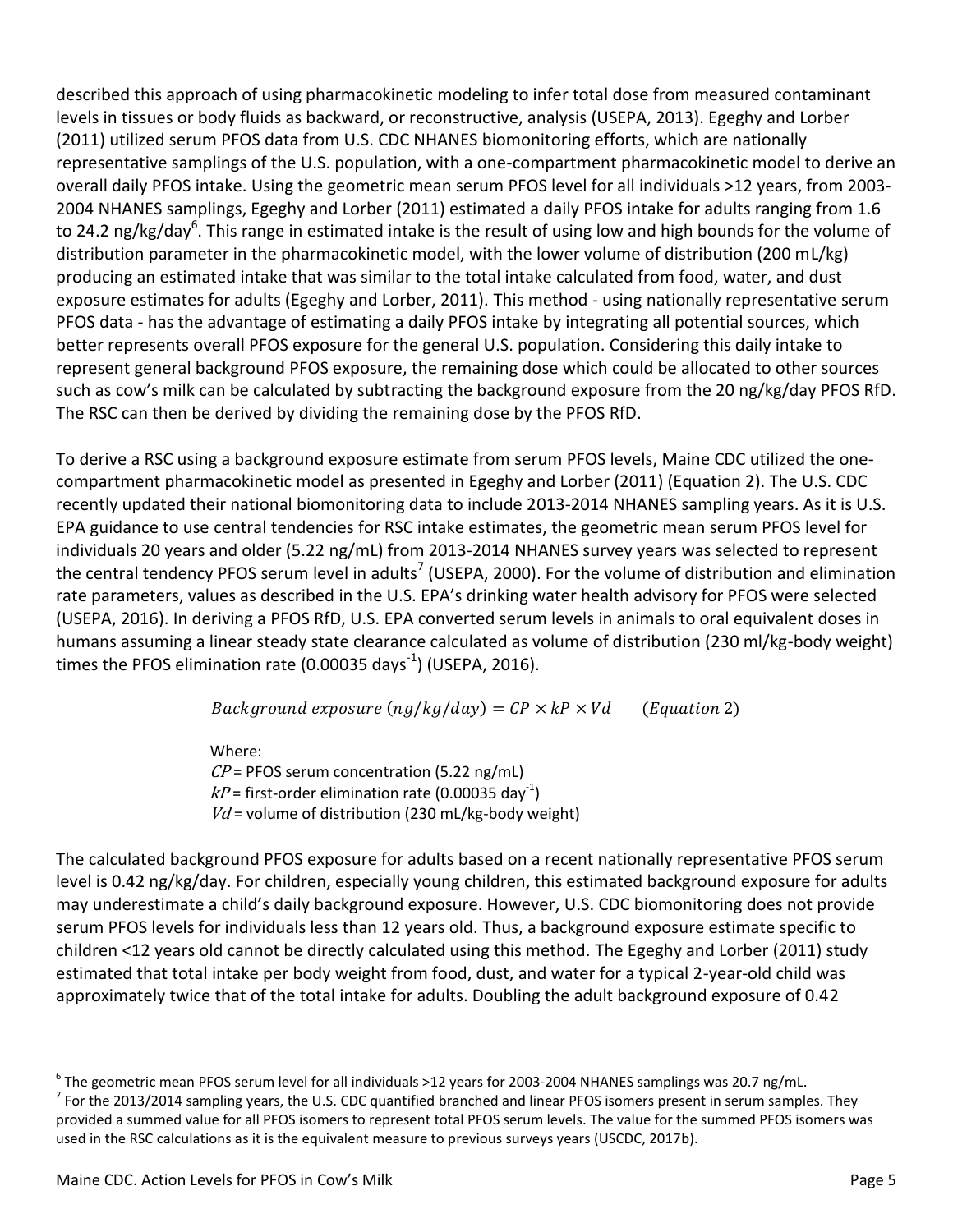ng/kg/day results in an estimated background exposure of 0.84 ng/kg/day for a young child. The estimated background exposure of 0.84 ng/kg/day for young children was used to derive a RSC (Equation 3).

$$
RSC = \frac{PFOS RfD \left( ng/kg/day \right) - Background exposure \left( ng/kg/day \right)}{PFOS RfD \left( ng/kg/day \right)} \times 100 \qquad (Equation 3)
$$

Using the background exposure estimate for a young child in comparison to the PFOS RfD produces a RSC of 96%. According to U.S. EPA guidelines for drinking water, RSC values should not exceed an 80% celling, nor fall below a 20% floor (USEPA, 2000). As the calculated RSC using the background exposure estimate of 0.84 ng/kg/day is above the 80% celling, the RSC was limited to 80%. The RSC of 80% is the result of a relatively small background exposure as compared to the RfD.

Several analyses were performed to evaluate this data-driven derivation of an RSC. There is uncertainty in the intake estimate for young children being approximately twice that of adults. However, even if the intake estimate for children was assumed to be four times greater than that of an adult, the resulting RSC would still be greater than 80%.

It may also be appropriate to consider exposure to additional perfluorinated compounds such as PFOA, which may have toxicities similar to PFOS and potentially have an additive effect. A daily intake for PFOA can be back-calculated similar to PFOS using the same one-compartment pharmacokinetic model with a volume of distribution and clearance rate specific to PFOA and NHANES 2013-2014 PFOA serum data<sup>8</sup>. Back-calculated adult daily intakes for PFOA at the geometric mean serum level for individuals 20 years and older is 0.28 ng/kg/day. Doubling the adult intake to estimate a young child's background PFOA exposure results in daily intake of 0.56 ng/kg/day. Combining the PFOA and PFOS background exposure estimates for children, to account for background exposure to both chemicals, the calculated RSC is 93%.

Although it is standard U.S. EPA practice to base an RSC on central estimates of exposure, there may be concern for more highly exposed populations. Highly exposed populations were evaluated by reproducing the above calculations using the 95<sup>th</sup> percentile PFOS and PFOA serum levels for all individuals 20 years and older from 2013-2014 NHANES. The calculated background exposure for adults is 1.58 ng/kg/day for PFOS and 0.79 ng/kg/day for PFOA. Doubling these high-end adult daily intakes and combining them to estimate an high-end PFOS and PFOA exposure rate for children yields an RSC of 76%. Thus, an RSC of 80% should also be protective of background PFOS and PFOA exposure for highly exposed individuals.

# Discussion

Maine CDC has developed age-specific action levels for PFOS in cow's milk that range from a low of 210 ng/L for young children to 2,700 ng/L for adults, assuming  $90<sup>th</sup>$  percentile milk consumption behavior and allowing 80% of the reference dose to come from cow's milk consumption. These action levels are not legally enforceable standards, and are established as guidance for determining whether a dairy farm's milk should be considered adulterated, and therefore should neither be sold or delivered for sale in accordance with Title 22 MRS §2155-A. Standard risk assessment methods were used to derive these levels. These levels differ from the recently published U.S. EPA health advisory for PFOS in drinking water of 70 ng/L in part because of milk

 $\overline{a}$ <sup>8</sup> Model parameters used to estimate background exposure for PFOA are volume of distribution of 170 ml/kg-body weight, and a clearance rate of 0.00083 day<sup>-1</sup>. These parameters are described in the U.S. EPA drinking water health advisory for PFOA [\(https://www.epa.gov/sites/production/files/2016-05/documents/pfoa\\_health\\_advisory\\_final\\_508.pdf\)](https://www.epa.gov/sites/production/files/2016-05/documents/pfoa_health_advisory_final_508.pdf).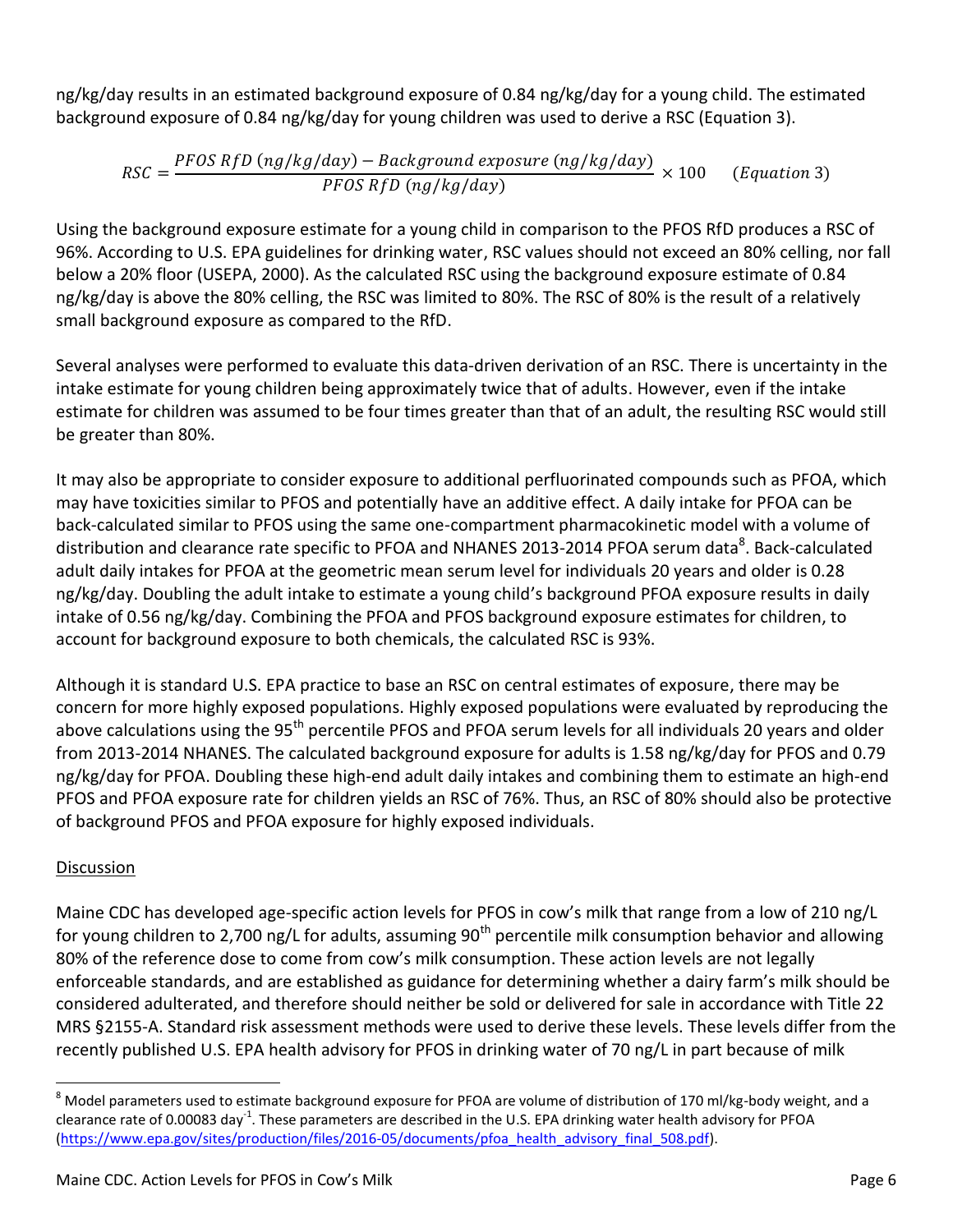versus water exposure pathways, but also because Maine CDC used a data-driven approach to derive a RSC of 80% to account for background exposure. In contrast, U.S. EPA used a lower bound default RSC value of 20%, based on its determination that sufficient information is not available to quantitatively characterize exposure to PFOS from the many different exposure pathways (USEPA, 2016). Maine CDC believes that background exposure can be reliably estimated from serum PFOS levels from a sample of the U.S. population and a pharmacokinetic model used in the peer-reviewed literature and by the U.S. EPA in deriving their PFOS toxicity value. Overall, exposure to PFOS in the general U.S. population is decreasing, as measured by U.S. CDC biomonitoring programs (USCDC, 2017b). Based on a recent small-scale sampling study of milk from areas throughout the United States, cow's milk, in general, does not appear to be a significant dietary source of PFOS (Young et al., 2012).

#### References

- ATSDR. 2015. Toxicological Profile for Perfluoroalkyls. Draft for Public Comment, August 2015. U.S. Agency for Toxic Substances and Disease Registry. <https://www.atsdr.cdc.gov/toxprofiles/tp.asp?id=1117&tid=237>
- Egeghy, P.P., and Lorber, M. 2011. An assessment of the exposure of Americans to perfluorooctane sulfonate: a comparison of estimated intake with values inferred from NHANES data. J Expo Sci Environ Epidemiol. 21(2):150-68. DOI:<https://dx.doi.org/10.1038/jes.2009.73>
- FDA. 2006. Guidance for Industry: Estimating Dietary Intake of Substances in Food. Office of Food Additive Safety, Center for Food Safety and Applied Nutrition (CFSAN) at the U.S. Food and Drug Administration. Updated July 1, 2016. Accessed December 21, 2016. [http://www.fda.gov/Food/GuidanceRegulation/GuidanceDocumentsRegulatoryInformation/IngredientsAdditivesGRAS](http://www.fda.gov/Food/GuidanceRegulation/GuidanceDocumentsRegulatoryInformation/IngredientsAdditivesGRASPackaging/ucm074725.htm#ftn1) [Packaging/ucm074725.htm#ftn1](http://www.fda.gov/Food/GuidanceRegulation/GuidanceDocumentsRegulatoryInformation/IngredientsAdditivesGRASPackaging/ucm074725.htm#ftn1)
- Fromme, H., Schlummer, M., Möller, A., Gruber, L., Wolz, G., Ungewiss, J., Böhmer, S., Dekant, W., Mayer, R., Liebl, B., Twardella, D. 2007. Exposure of an adult population to perfluorinated substances using duplicate diet portions and biomonitoring data. Environ Sci Technol. 41(22):7928-33. DOI[: http://pubs.acs.org/doi/abs/10.1021/es071244n](http://pubs.acs.org/doi/abs/10.1021/es071244n)
- Gebbink, W.A., Berger, U., Cousins, I.T. 2015. Estimating human exposure to PFOS isomers and PFCA homologues: the relative importance of direct and indirect (precursor) exposure. Environ Int. 74:160-9. DOI: <https://dx.doi.org/10.1016/j.envint.2014.10.013>
- Tittlemier, S.A., Pepper, K., Seymour, C., Moisey, J., Bronson, R., Cao, X.L., Dabeka, R.W. 2007. Dietary exposure of Canadians to perfluorinated carboxylates and perfluorooctane sulfonate via consumption of meat, fish, fast foods, and food items prepared in their packaging. J Agric Food Chem. 55(8):3203-10. DOI[: https://dx.doi.org/10.1021/jf0634045](https://dx.doi.org/10.1021/jf0634045)
- Trudel, D., Horowitz, L., Wormuth, M., Scheringer, M., Cousins, I.T., Hungerbühler, K. 2008. Estimating consumer exposure to PFOS and PFOA. Risk Anal. 28(2):251-69. DOI:<https://dx.doi.org/10.1111/j.1539-6924.2008.01017.x>
- USCDC. 2017a. National Center for Health Statistics. National Health and Nutrition Examination Survey. <https://wwwn.cdc.gov/nchs/nhanes/default.aspx>

USCDC. 2017b. National Report on Human Exposure to Environmental Chemicals. Updated Tables, Volume 1, January 2017. <https://www.cdc.gov/exposurereport/>